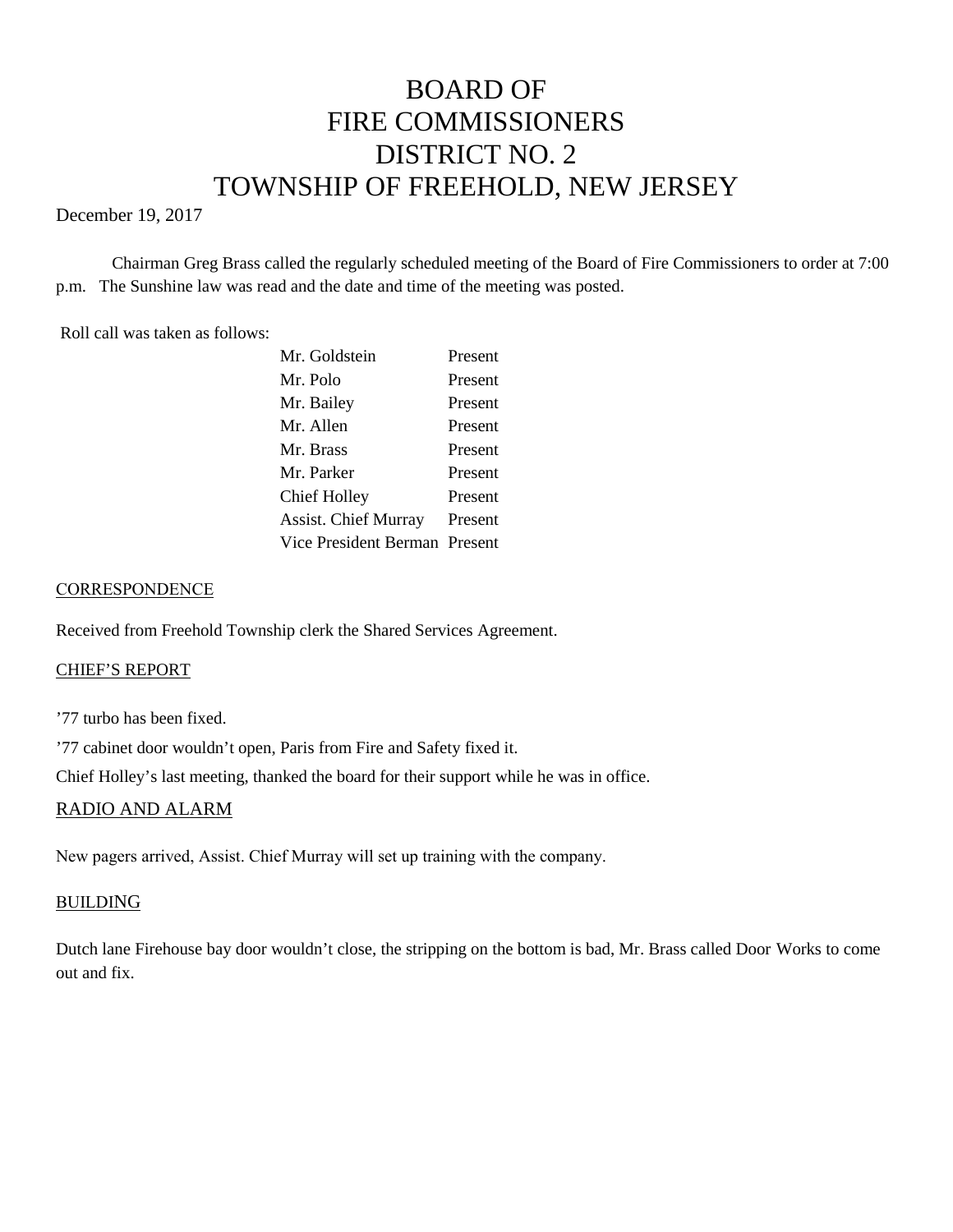# INSURANCE

Both trailers and '86 now have new insurance cards.

Mr. Polo received a letter from Wesco Workman's Comp. Insurance for non-renewal, due to, too many workers comp. claims. Per Pete at Holmes and McDowell they are working on a new policy that will be in effect on January 21, 2018.

# **MAINTENANCE**

'77 is done, also the new air cleaner was damaged when it came out of the box, and it was sent back and will be replaced when new one arrives.

'76 will be fixed after the New Year.

'77 needs the under carriage cleaned from all the salt.

#### NEW BUSINESS

Nothing at this time.

#### OLD BUSINESS

Mr. Allen got the new registration for ,90.

The new plates for '66 and '67 have been put on the trucks, James Taylor will turn in old plates, also the decals are peeling off, James Taylor to get a price for new decals.

Mr. Brass to meet with upcoming Chief Murray to discuss how to get more of the members as drivers for the trucks.

'67 had to be towed couldn't get it to start, the starter was bad.

Assist. Chief Murray to put a committee together to go over SOG's

Mr. Parker to put a notice of the open availability for the unexpired term on the website and the Asbury Park Press.

# TREASURER

| Checking  | 738.77<br>S.   |
|-----------|----------------|
| Savings   | \$1,103,820.28 |
| <b>CD</b> | \$1,245,930.41 |
| Total     | \$2,350,489.46 |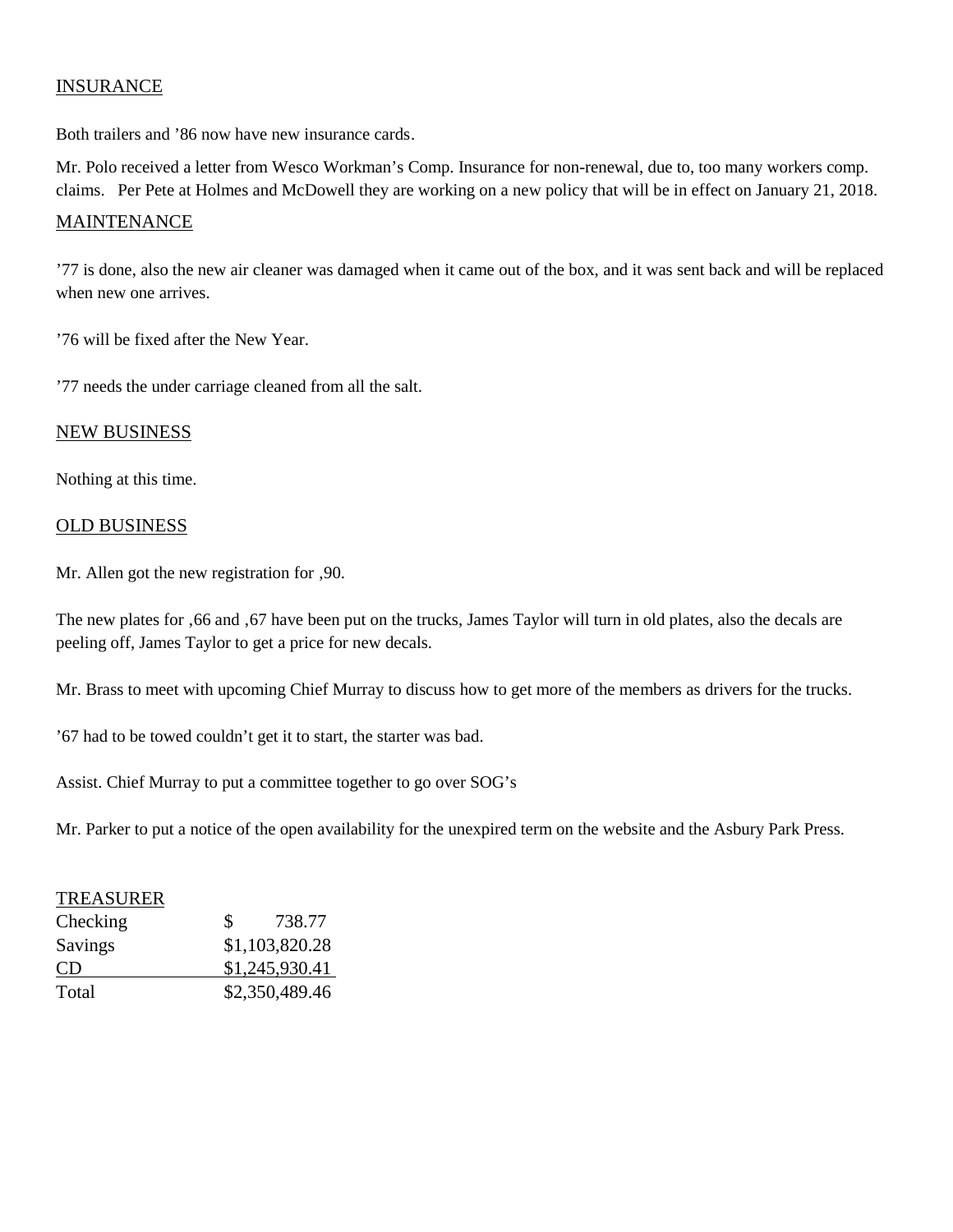| Check#     |                                    |                 |
|------------|------------------------------------|-----------------|
|            | 10428 JCP&L                        | \$<br>380.24    |
| 10429      | <b>NJNG</b>                        | \$<br>572.23    |
|            | 10430 Verizon                      | \$<br>425.61    |
|            | 10431 Optimum                      | \$<br>309.52    |
|            | 10432 Verizon Wireless             | \$<br>551.59    |
|            | 10433 Amtrust North America        | \$<br>491.00    |
|            | 10434 Holmes and McDowell Inc.     | \$38,394.18     |
|            | 10435 Deluxe                       | \$<br>187.27    |
|            | 10436 Buchanan Ingersoll & Rooney  | \$<br>62.28     |
| 10437      | Post Master                        | \$<br>112.00    |
| 10438 EFFC |                                    | \$31,250.00     |
|            | 10439 Dennis Polo                  | \$2,500.00      |
|            | 10440 Ryan Bailey                  | \$2,000.00      |
|            | 10441 David Goldstein              | \$2,000.00      |
|            | 10442 Jeffrey Allen                | \$2,000.00      |
|            | 10443 Gregg Brass                  | \$2,000.00      |
|            | 10444 Roux Assoc.                  | \$<br>579.85    |
|            | 10445 Batteries Plus Bulbs         | \$<br>782.58    |
|            | 10446 Dennis Polo                  | \$<br>341.93    |
|            | 10447 Edwards Tire Co. Inc.        | \$3,738.30      |
|            | 10448 Township of Freehold         | \$<br>53.88     |
| 10449      | Apple Locksmith                    | \$<br>28.08     |
|            | 10450 US Grounds Maintenance       | \$<br>517.24    |
| 10451      | <b>Netlink IT Service</b>          | \$<br>405.00    |
|            | 10452 Township of Freehold         | \$<br>265.00    |
| 10453      | <b>County of Monmouth</b>          | \$<br>649.65    |
| 10454      | Design Plus Improvement            | \$4,300.00      |
| 10455      | Stewart and Sevenson Power Prod.   | \$ 3,018.19     |
| 10456      | Michael Murray                     | \$<br>84.19     |
| 10457      | Township of Marlboro Fire Dist. #1 | \$<br>15.68     |
| 10458      | David Goldstein                    | \$<br>268.31    |
| 10459      | Jersey Coast Fire Equip            | \$<br>134.90    |
|            | 10460 NJ Fire Equip.               | \$<br>4,490.15  |
| 10461      | B Safe Security Inc.               | \$<br>428.00    |
|            | 10462 Holmes and McDowell          | \$<br>51,060.00 |
| 10463      | Norwood Auto Parts                 | \$<br>135.00    |
| 10464      | <b>Earhart Automotive</b>          | \$<br>2,606.67  |
| 10465      | James Taylor                       | \$<br>100.00    |